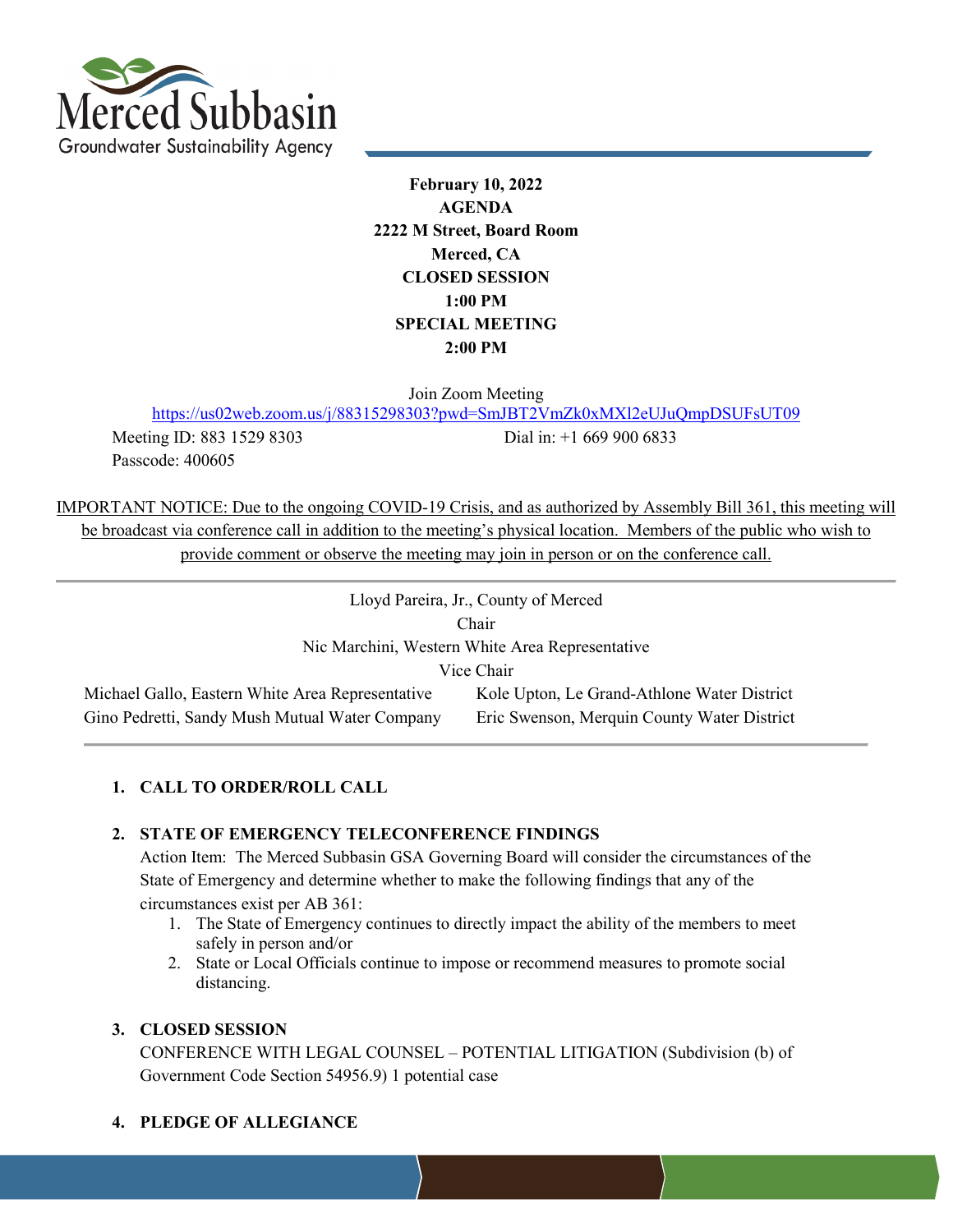Merced Subbasin Groundwater Sustainability Agency Governing Board Meeting February 10, 2022 Page **2**

#### **5. PUBLIC COMMENT PERIOD**

Public opportunity to speak on any matter of public interest within the Board's jurisdiction including items on the Board's agenda. Testimony limited to three minutes per person.

#### **6. APPROVAL OF MINUTES**

Action to approve the meeting minutes from the Governing Board meeting on January 13, 2022.

**7. SGMA IMPLEMENTATION PLANNING AND PROJECTS GRANT RESOLUTION** Action to adopt a resolution authorizing the Merced Subbasin Groundwater Sustainability Agencies to jointly submit a Sustainable Groundwater Management SGMA Implementation Round 1 Grant Application.

#### **8. LAND REPURPOSING PROGRAM DEVELOPMENT**

Review of 2021 Land Repurposing Survey results. Discussion and potential direction on land repurposing program eligibility.

#### **9. PROPOSITION 218 PROCEEDING TIMELINE AND FEE STUDY**

Discussion of Proposition 218 Proceeding timeline for 2022 and action to approve an exception to competitive bidding and authorize the Chair to sign a contract with Zanjero, Inc. for development of the Proposition 218 Fee Study.

#### **10. WELL CONSISTENCY DETERMINATION POLICY**

Discussion and possible action on a draft well consistency determination policy.

#### **11. SURFACE WATER SALES WITHIN THE MERCED BASIN RESOLUTION**

Discussion and possible action on a draft resolution encouraging the sale of surface water within the Merced Subbasin.

#### **12. TECHNICAL ADVISORY COMMITTEE REPORT**

Report from Technical Advisory Committee (TAC) member on the January 25, 2022 TAC meeting.

#### **13. STAFF REPORT**

#### **14. BOARD REPORTS**

#### **15. NEXT REGULAR MEETING**

#### **16. ADJOURNMENT**

Alternate formats of this agenda will be made available upon request by qualified individuals with disabilities. Appropriate interpretive services for this meeting will be provided if feasible upon advance request by qualified individuals with disabilities. Please contact the Secretary at (209) 385-7654 for assistance and allow sufficient time to process and respond to your request. Copies of agendas and minutes will be available at the Merced County Community and Economic Development Department and at www.countyofmerced.com/MercedSubbasinGSA.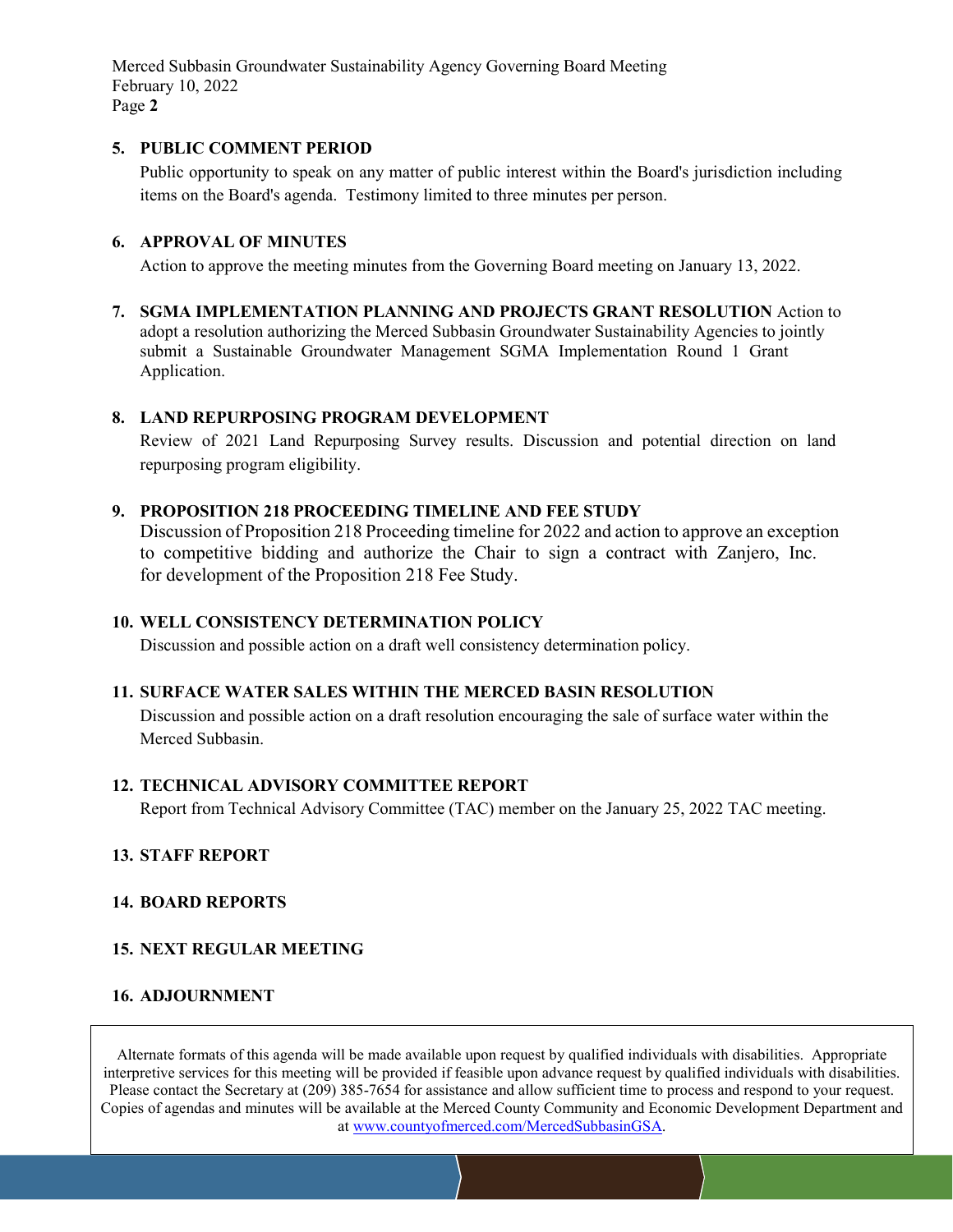#### **MERCED SUBBASINGROUNDWATER SUSTAINABILITY AGENCY GOVERNING BOARD JPA Minutes – JANUARY 13, 2022 Page 1**

## **GOVERNING BOARD**

## **MINUTES FOR MEETING OF JANUARY 13, 2022**

The agenda, original minutes, and all supporting documentation (for reference purposes only) of the Merced Subbasin Groundwater Sustainability Agency Governing Board meeting of January 13, 2022 are available online at [www.countyofmerced.com/](http://www.countyofmerced.com/) MercedSubbasinGSA.

## **I. CALL MEETING TO ORDER**

The regular public meeting of the Merced Subbasin Groundwater Sustainability Agency Joint Powers Authority Governing Board was called to order at 2:05 p.m. on January 13, 2022, in person and via conference call due to the ongoing COVID-19 crisis and as authorized by Assembly Bill 361.

## **II. ROLL CALL OF BOARD MEMBERS**

#### **Board Members Present:**

| <b>Supervisor Lloyd Pareira</b> | Chair (Merced County)               |
|---------------------------------|-------------------------------------|
| <b>Michael Gallo</b>            | (Eastern White Area Representative) |
| Gino Pedretti                   | (Sandy Mush Mutual Water Company)   |
| Eric Swenson                    | (Merquin County Water District)     |
| Kole Upton                      | (Le Grand-Athlone Water District)   |

## **Board Members absent:**

Vice Chair (Western White Area Representative)

## **Staff Present:**

Mark Hendrickson Secretary

Lacey McBride Water Resources Manager Ana Muñiz-Laguna Recording Secretary

## **III. STATE OF EMERGENCY TELECONFERENCE FINDINGS**

**Action Item: The Merced Subbasin GSA Governing Board will consider the circumstances of the State of Emergency and determine whether to make the following findings that any of the circumstances exist per AB 361:**

**1). The State of Emergency continues to directly impact the ability of the members to meet safely in person and/or 2). State or Local Officials continue to impose or recommend measures to promote social distancing.**

Public Comment period Open/Close

**MOTION: M/S SWENSON – PEDRETTI, AND CARRIED BY A VOTE OF 5 – 0, THE BOARD APPROVES ACTION ITEM TO CONSIDER THE CIRCUMSTANCES OF THE STATE OF EMERGENCY AND CIRCUMSTANCES EXIST PER AB361 THAT THE STATE OF EMERGENCY CONTINUES TO DIRECTLY IMPACT THE ABILITY OF**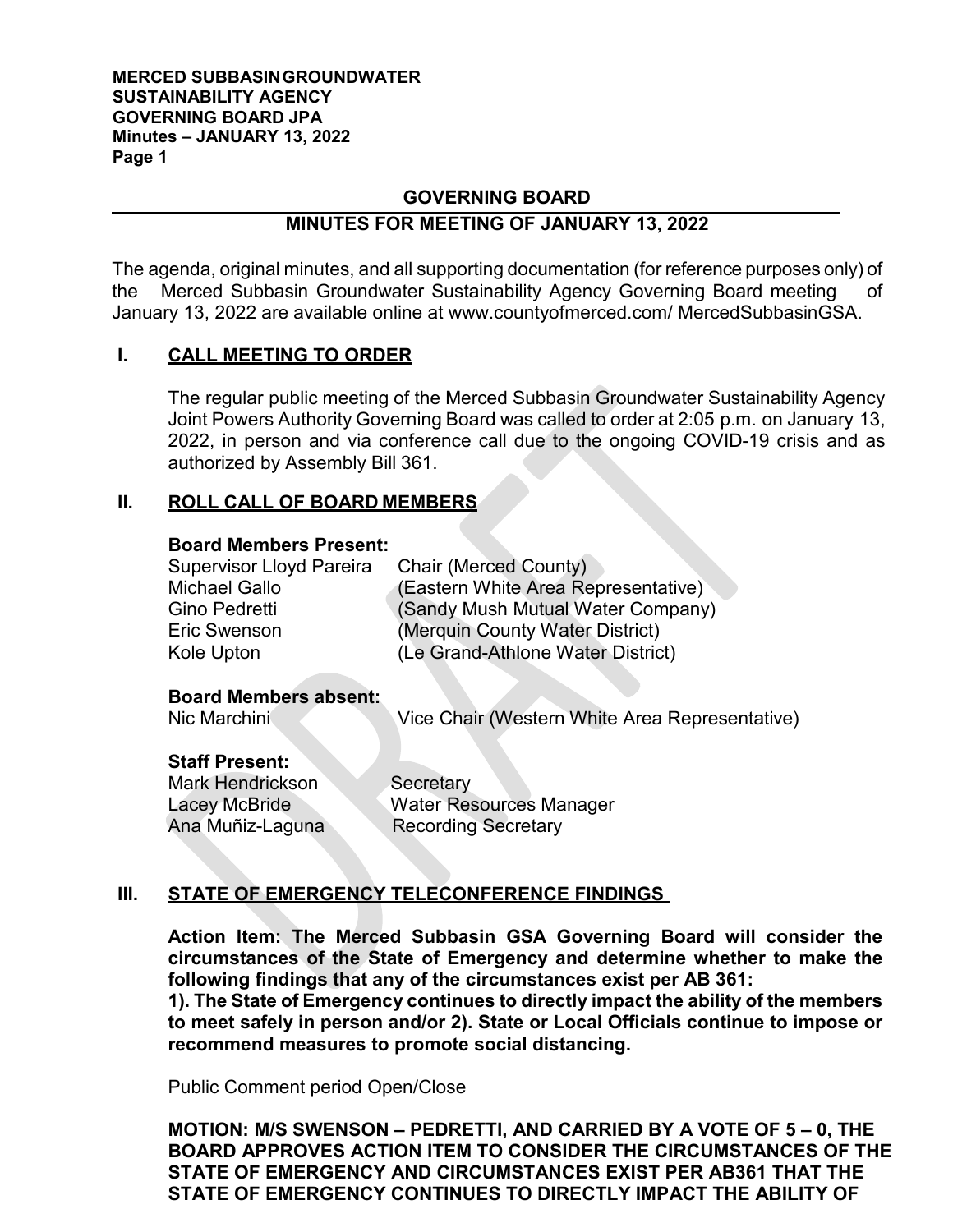**MERCED SUBBASINGROUNDWATER SUSTAINABILITY AGENCY GOVERNING BOARD JPA Minutes – JANUARY 13, 2022 Page 2**

**THE MEMBERS TO MEET SAFELY IN PERSON AND STATE AND/OR LOCAL OFFICIALS CONTINUE TO IMPOSE OR RECOMMEND MEASURES TO PROMOTE SOCIAL DISTANCING.** 

## **IV. PUBLIC COMMENT PERIOD**

Public Comment period Open/Close

## **V. APPROVAL OF MINUTES**

Action to approve the meeting minutes from the Governing Board meeting on December 10, 2021.

**MOTION: M/S PEDRETTI – UPTON, AND CARRIED BY A VOTE OF 5 – 0, THE BOARD APPROVES THE MINUTES FROM THE DECEMBER 10, 2021 MEETING.**

## **VI. LAND REPURPOSING PROGRAM ROADMAP**

**Presentation of the land repurposing roadmap by EKI representative and possible action to direct staff and consultants to move forward with developing a land repurposing program.** 

Presentation was given by Dr. Chris Heppner from EKI Environment and Water discussing land repurposing.

Board-member Swenson requested a budget update in the months of April or May for total cost of land repurposing program. He further recommended that the program focus on areas of subsidence and the potential impacts to domestic wells.

Board-member Pedretti suggested moving forward with program while keeping subsidence and domestic well impacts in mind.

Board-member Upton emphasized that losing the 40% of unimpaired flows that the State Board is proposing will pose a greater challenge in trying to meet the sustainability goals and suggested the GSA focus efforts on taking action against the State's initiative.

Public Comment Period Open/Close

**MOTION: M/S SWENSON – PEDRETTI, AND CARRIED BY A VOTE OF 5 – 0, THE BOARD APPROVES ACTION TO DIRECT STAFF AND CONSULTANTS TO MOVE FORWARD WITH DEVELOPING A LAND REPURPOSING PROGRAM AND PRESENT TO THE BOARD AT THE FEBRUARY MEETING AN ESTIMATED DATE TO IDENTIFY THE LAND REPURPOSING PROPOSITION 218 FUNDING TARGET. ADDITIONALLY, THE BOARD APPROVES SUPPORT FOR THE DEMAND REDUCTION AD-HOC COMMITTEE TO WORK ON THIS ITEM.**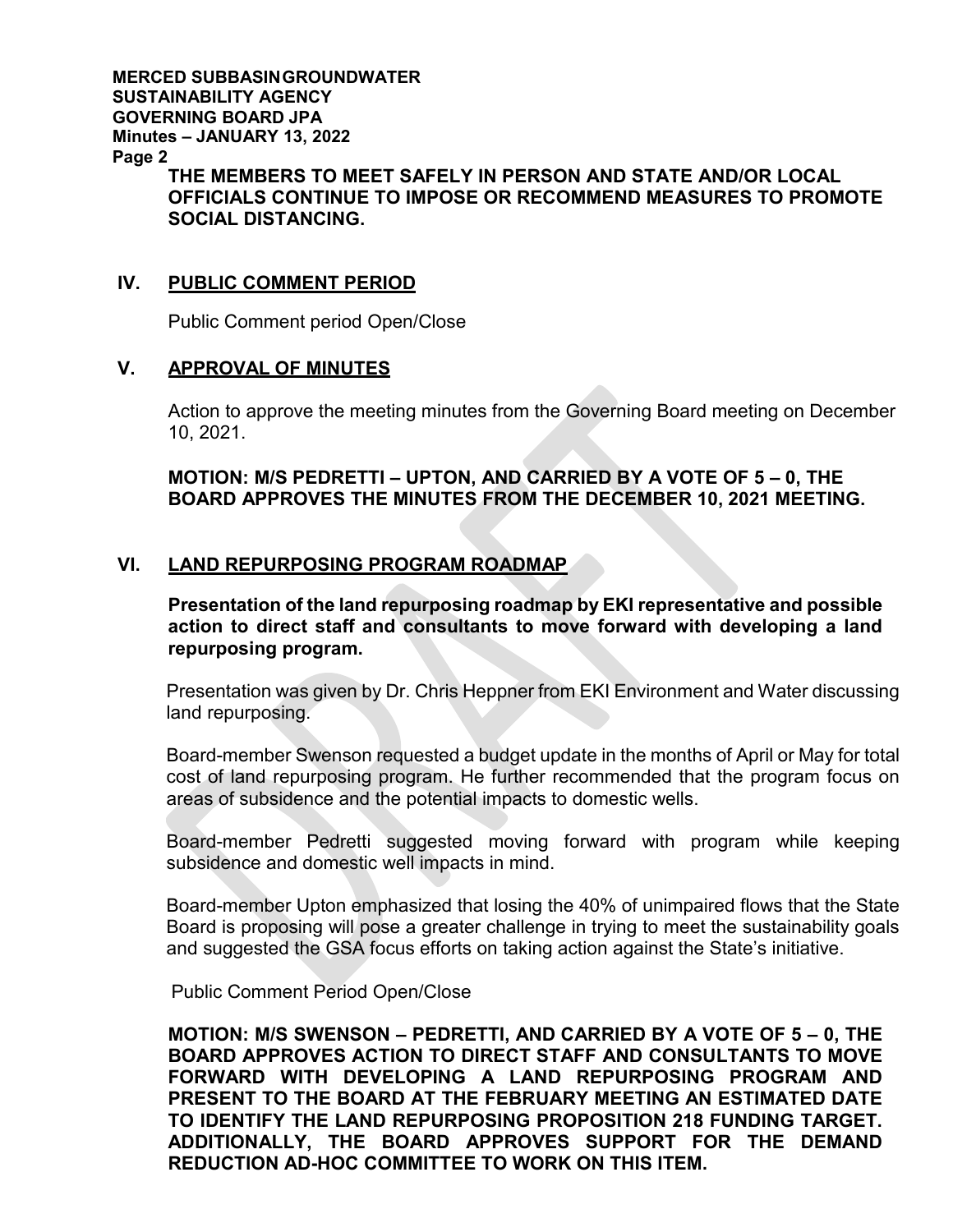**MERCED SUBBASINGROUNDWATER SUSTAINABILITY AGENCY GOVERNING BOARD JPA Minutes – JANUARY 13, 2022 Page 3**

#### **VII. PROPOSITION 218 DEVELOPMENT PLANNING**

## **Action to create an ad hoc committee to develop the recommended elements of a 2022 Proposition 218 proceeding.**

Summary was given by Ms. Lacey McBride.

Board-member Upton requested that Ms. McBride and Ms. Jeanne Zolezzi contact Le Grand-Athlone Water District counsel to discuss the Proposition 218 fee process of the GSA and the existing Proposition 218 process of Le Grand-Athlone Water District.

Public Comment Period Open

Mr. Dave Nervino, Stevinson farmer, asked if parcels that are currently non-irrigated would be able to come back to irrigating in the future. He suggested the County put a moratorium on selling surface water outside of the basin or put a surcharge on water sales to supplement Proposition 218 costs.

Board-member Swenson suggested that a member of the Land Repurposing Ad-Hoc Committee also be a member of the 218 Development Ad-Hoc Committee for better communication.

Board-members Gallo and Swenson volunteered to be considered to serve on the Ad-Hoc Committee.

Public Comment Period Close

**MOTION: M/S GALLO– PEDRETTI, AND CARRIED BY A VOTE OF 5 – 0, THE BOARD MOVES TO APPROVE ACTION FOR THE CHAIR TO CHOSE THE MEMBERS AND CREATE AN AD HOC COMMITTEE TO DEVELOP THE RECOMMENDED ELEMENTS OF A 2022 PROPOSITION 218 PROCEEDING, WITH ONE MEMBER FROM THE LAND REPURPOSING AD HOC COMMITTEE ON THE COMMITTEE.** 

## **VIII. CONTINUATION OF WORKSHOPS REGARDING GSP IMPLEMENTATION PHASE 1 AND PHASE 2 ACTIONS**

**Discussion and possible guidance to staff regarding additional regional public workshops within the jurisdiction of the Merced Subbasin GSA focusing on elements of the Two Phased GSP Implementation Approach and allocation topics.** 

Summary was given by Ms. Lacey McBride.

Board-member Swenson suggested adding an opportunity for public to comment on the Proposition 218 Process and piggy back the meetings to existing water agency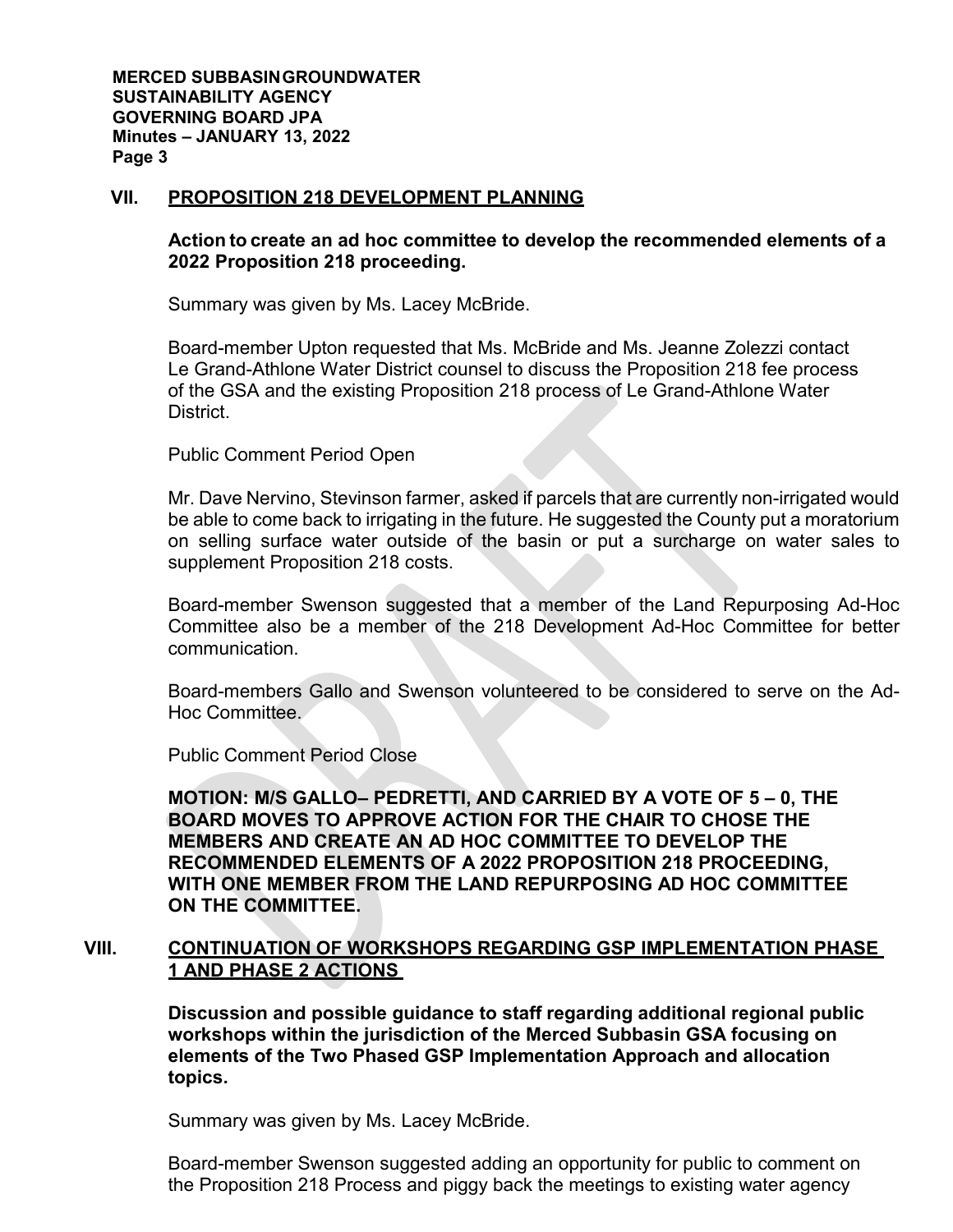**MERCED SUBBASINGROUNDWATER SUSTAINABILITY AGENCY GOVERNING BOARD JPA Minutes – JANUARY 13, 2022 Page 4** meetings in order to generate more participation from the public.

Public Comment Period Open/Close

## **IX. STAFF REPORT**

Mrs. McBride updated on Well Consistency Determination Policy and the SGMA Implementation grant. Ms. McBride also informed on a phone call between Department of Water Resources (DWR) and the Merced GSAs to discuss the deficiencies identified in a letter from DWR.

## **X. BOARD REPORTS**

Chairman Pareira updated on the call with DWR and the GSAs.

## **XI. NEXT REGULAR MEETING**

Next meeting will be held on Thursday, February 10, 2022 at 2 p.m.in the Merced County Board Chambers at 2222 M Street, Merced CA 95340.

## **XII. ADJOURNMENT**

There being no further business, the meeting adjourned at 3:02 p.m.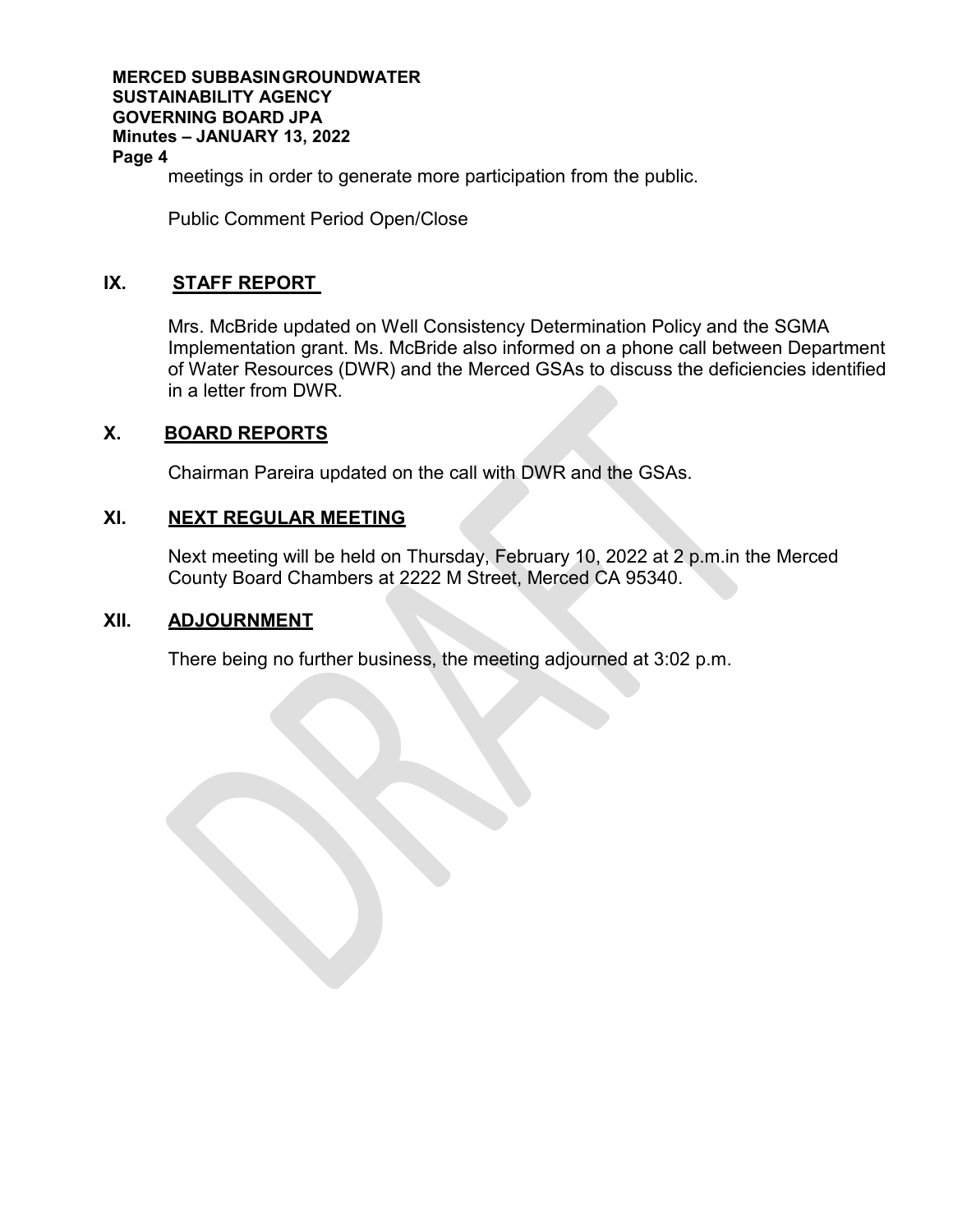## **TO: MEMBERS OF MERCED SUBBASIN GSA GOVERNING BOARD FROM: MARK HENDRICKSON, SECRETARY DATE: FEBRUARY 10, 2022**

## **SUBJECT: STATE OF EMERGENCY TELECONFERENCE FINDINGS**

## **SUMMARY:**

In March 2020 Governor Newsom issued an Executive Order N-29-20 proclaiming a State of Emergency in California as a result of the threat of COVID-19. Under this executive order, local legislative bodies were authorized to hold public meetings via teleconferencing and to make public meetings accessible telephonically or electronically to all members of the public seeking to address the local legislative body. Requirements of the Brown Act to meet physically in person and certain requirements for teleconferencing were waived.

In September 2021, the California legislature passed AB 361. Under this legislation, a local agency is authorized to use teleconferencing without complying with teleconferencing requirements under the Brown Act, when a local agency holds a meeting during a declared state of emergency. Under this legislation, every 30 days, the legislative body is required to consider the circumstances of the state of emergency and make findings that a state of emergency continues to directly impact the ability of the members to meet safely in person and/or state or local officials continue to impose or recommend measures to promote social distancing. This provision is in effect until January 1, 2024.

The Board is required to make these findings every 30 days. The last findings were made in January.

## **REQUEST/RECOMMENDATION/ACTION NEEDED:**

Action to consider the circumstances of the State of Emergency and make the finding that the State of Emergency continues to directly impact the ability of the members to meet safely in person.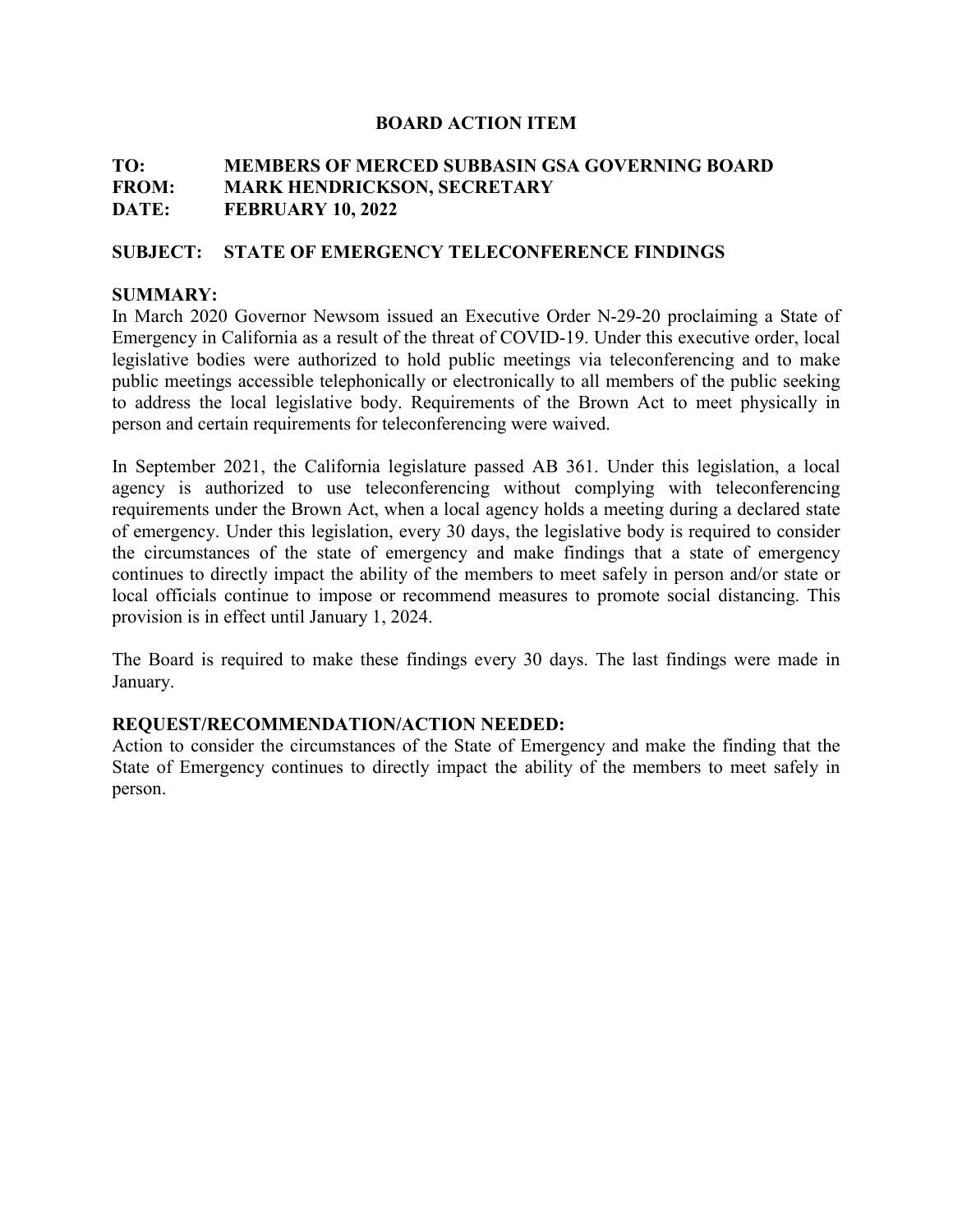## **TO: MEMBERS OF MERCED SUBBASIN GSA GOVERNING BOARD FROM: MARK HENDRICKSON, SECRETARY DATE: FEBRUARY 10, 2022**

## **SUBJECT: SGMA IMPLEMENTATION PLANNING AND PROJECTS GRANT RESOLUTION**

#### **SUMMARY:**

The Merced Subbasin GSAs intend to submit a Sustainable Groundwater Management (SGM) Grant Program SGMA Implementation Round 1 Grant application by the February 28, 2022 deadline. The California Department of Water Resources is administering the SGM SGMA Implementation Round 1 grant solicitation for projects that encourage sustainable management of groundwater resources that support SGMA and/or invest in groundwater recharge projects with surface water, stormwater, recycled water, and other conjunctive use projects. There is \$152 million available for critically overdraft basins in Round 1, each critically overdrafted groundwater basin is anticipated to receive \$7.6 million.

The Merced Subbasin's Coordination Committee is reviewing proposed projects and has been prioritizing and scoring the projects during the month of January.

The action for consideration is adoption of a required resolution authorizing the Merced Subbasin GSA, in coordination with MIUGSA and Turner Island Water District GSA-1 to apply for a Sustainable Groundwater Management SGMA Implementation – Planning and Projects Round 1 grant. As with the previous Sustainable Groundwater Management grant awards, this grant may be administered by MIUGSA or Merced Irrigation District on behalf of the three GSAs.

#### **REQUEST/RECOMMENDATION/ACTION NEEDED:**

Action to adopt a resolution authorizing the Merced Subbasin Groundwater Sustainability Agencies to jointly submit a Sustainable Groundwater Management SGMA Implementation Round 1 Grant Application.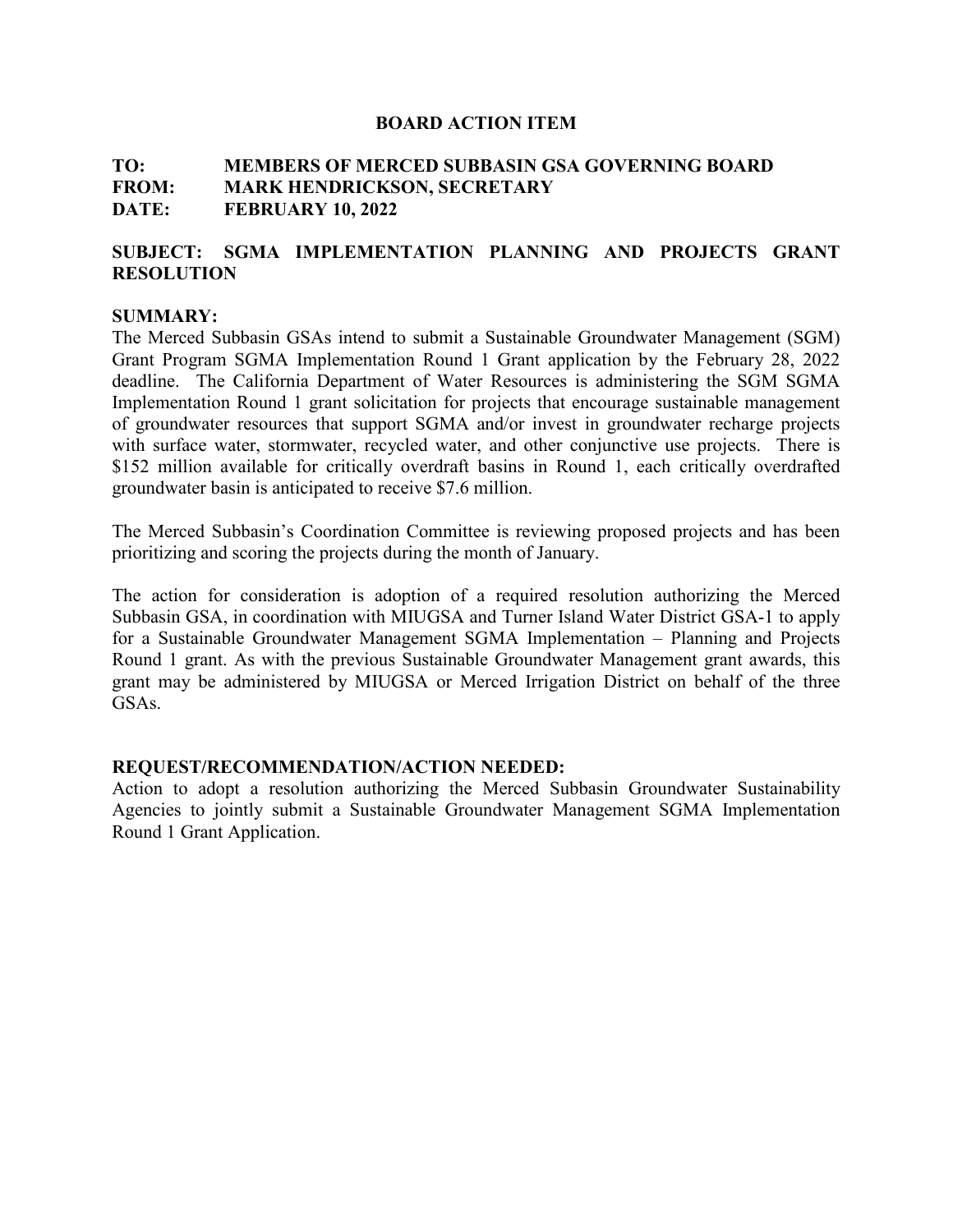## **RESOLUTION OF THE MERCED SUBBASIN GROUNDWATER SUSTAINABILITY AGENCY AUTHORIZING THE SUBMISSION OF A 2021 SUSTAINABLE GROUNDWATER MANAGEMENT GRANT PROGRAM SGMA IMPLEMENTATION – ROUND 1 GRANT APPLICATION**

**WHEREAS**, the Sustainable Groundwater Management Act (SGMA) was signed into law on September 16, 2014 and adopted as California Water Code, section 10720, *et seq*.; and

**WHEREAS**, the Merced Subbasin Groundwater Sustainability Agency (GSA) was formed as a joint powers authority pursuant to Government Code section 6500, *et seq*., by agencies that qualify to be groundwater sustainability agencies; and

**WHEREAS**, the California Department of Water Resources (DWR) is administering the Sustainable Groundwater Management (SGM) Grant Program Sustainable Groundwater Management Act (SGMA) Implementation funding using funds authorized by the California Budget Act of 2021 and the California Drought, Water Parks, Climate, Coastal Protection, and Outdoor Access For All Act of 2018 (Proposition 68); and

**WHEREAS,** the SGM Grant Program SGMA Implementation Proposal Solicitation Package requires eligible applicants for proposals be GSAs for the respective basin and states only one application will be accepted per basin; and

**WHEREAS**, the three GSAs in the Merced Subbasin have entered into a Coordination Memorandum of Understanding to share costs related to basin-wide GSP development and implementation; and

**WHEREAS,** the three GSAs in the Merced Subbasin have entered into a contract for GSP development with the firm Woodard and Curran, Inc. and received a Round 3 Sustainable Groundwater Management Planning Grant Program award for GSP development and implementation planning from DWR in 2020 and a Round 1 Sustainable Groundwater Management Implementation Grant award in 2021; and

**WHEREAS**, the contract and grant award have been administered by Merced Irrigation District on behalf of the three GSAs; and

**WHEREAS**, the Merced Subbasin GSA intends to submit a joint Sustainable Groundwater Management SGMA Implementation Round 1 application with the Merced Irrigation Urban Groundwater Sustainability Agency (MIUGSA) and the Turner Island Water District GSA-1 for projects that encourage sustainable management of groundwater resources that support SGMA in the Merced Groundwater Subbasin (DWR Subbasin No. 5-22.04); and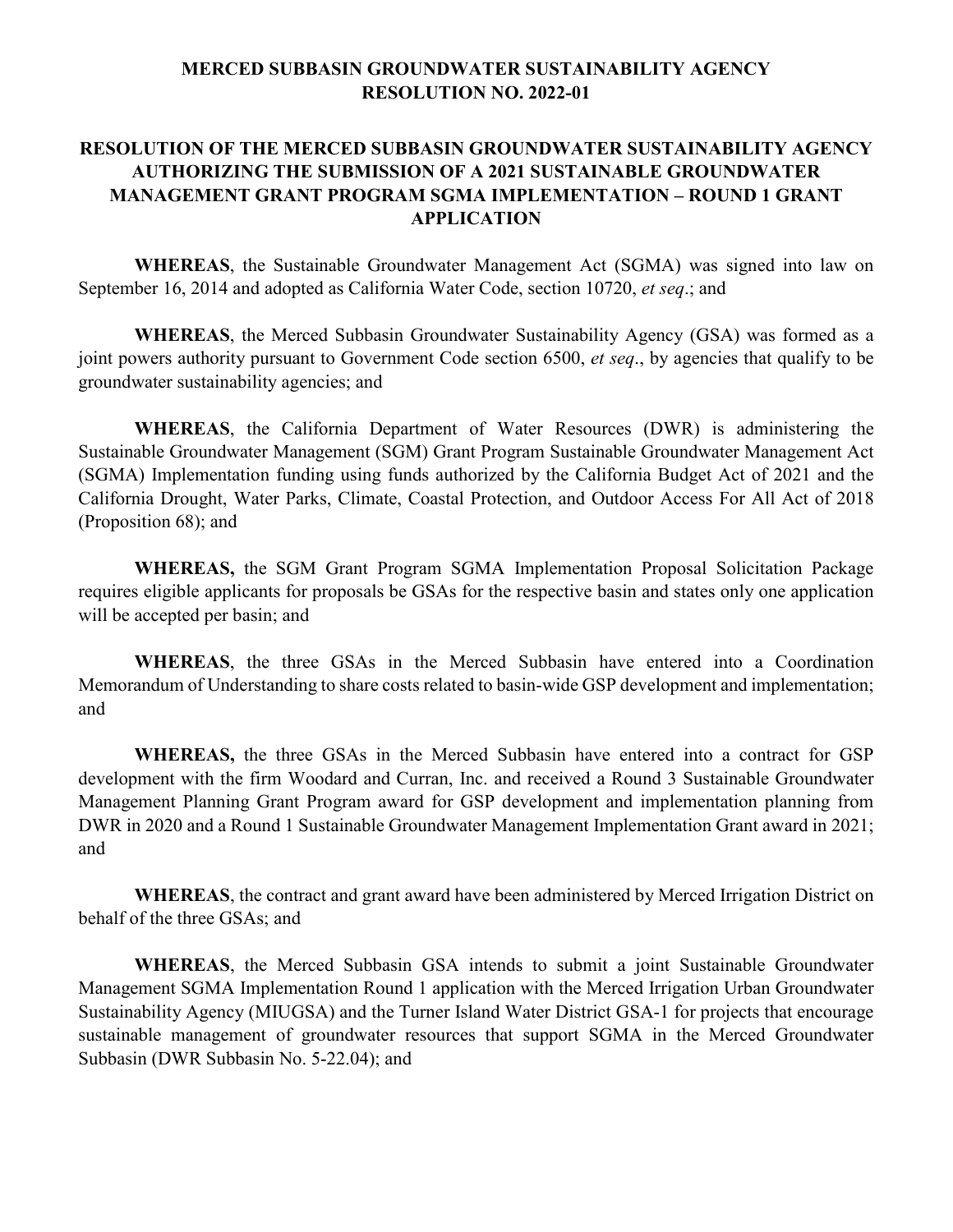**NOW, THEREFORE, BE IT RESOLVED,** by the Governing Board of the Merced Subbasin GSA that an application be made to the California Department of Water Resources by the MIUGSA in coordination with the Merced Subbasin GSA and the Turner Island Water District GSA-1 to obtain a grant under the 2021 Sustainable Groundwater Management (SGM) Grant Program SGMA Implementation Round 1 Grant pursuant to the California Drought, Water, Parks, Climate, Coastal Protection, and Outdoor Access For All Act of 2018 (Proposition 68) (Pub. Resource Code, § 80000 et seq.) and the California Budget Act of 2021 (Stats. 2021, ch. 240, § 80) and to enter into an agreement to receive a grant for the: Merced Subbasin 2022 GSP Implementation and Sustainability Program.

**BE IT FURTHER RESOLVED**, that the Merced Subbasin GSA authorizes and directs the Merced Irrigation District of the MIUGSA, or designee, to prepare the necessary data, conduct investigations, file such application, and execute a grant agreement and any future amendments (if required), submit invoices, and submit any reporting requirements with the California Department of Water Resources.

**PASSED AND ADOPTED** at a regular meeting of the Governing Board at Merced, California, this  $10^{th}$  day of February 2022, by the following vote:

AYES:

NOES:

ABSTAINING:

ABSENT:

## MERCED SUBBASIN GROUNDWATER SUSTAINABILITY AGENCY

| By:                |  |
|--------------------|--|
| Lloyd Pareira, Jr. |  |
| Chair              |  |

ATTEST:

Mark Hendrickson Secretary

 $\mathcal{L}_\text{max}$  , where  $\mathcal{L}_\text{max}$  , we have the set of the set of the set of the set of the set of the set of the set of the set of the set of the set of the set of the set of the set of the set of the set of the set of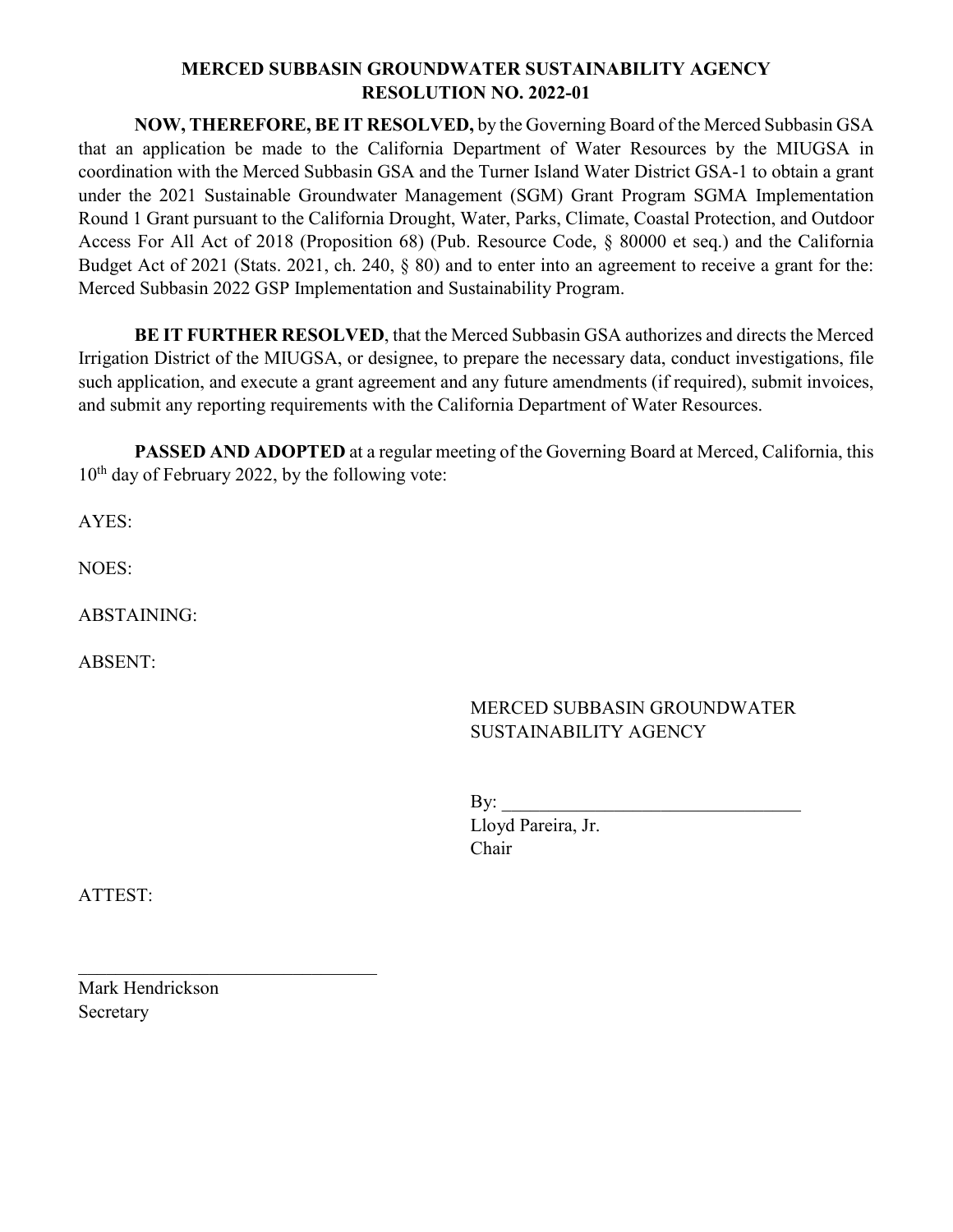## **TO: MEMBERS OF MERCED SUBBASIN GSA GOVERNING BOARD FROM: MARK HENDRICKSON, SECRETARY DATE: FEBRUARY 10, 2022**

## **SUBJECT: LAND REPURPOSING PROGRAM DEVELOPMENT**

#### **SUMMARY:**

In November 2021, the Governing Board adopted the Two Phased GSP Implementation Approach resolution, identifying land repurposing as the primary activity to achieve the Phase 1 target of reducing the consumptive use of groundwater by 15,000 acre feet annually. MSGSA consultants, EKI Water and Environment, Inc., have been working with the Demand Reduction Ad Hoc Committee and the Technical Advisory Committee on development of the Land Repurposing Program, according to the roadmap share with this Board in January 2022.

The topics for discussion on the Land Repurposing Program for this Board meeting are: a review of the Land Repurposing Survey released to MSGSA landowners and growers in November 2021 and program applicant eligibility. Direction given by this board does not need to be formal at this time. Direction on elements of the Land Repurposing program will be included in program itself, which will be approved by the Board at a later date.

#### **REQUEST/RECOMMENDATION/ACTION NEEDED:**

Review of 2021 Land Repurposing Survey results. Discussion and potential direction on land repurposing program eligibility.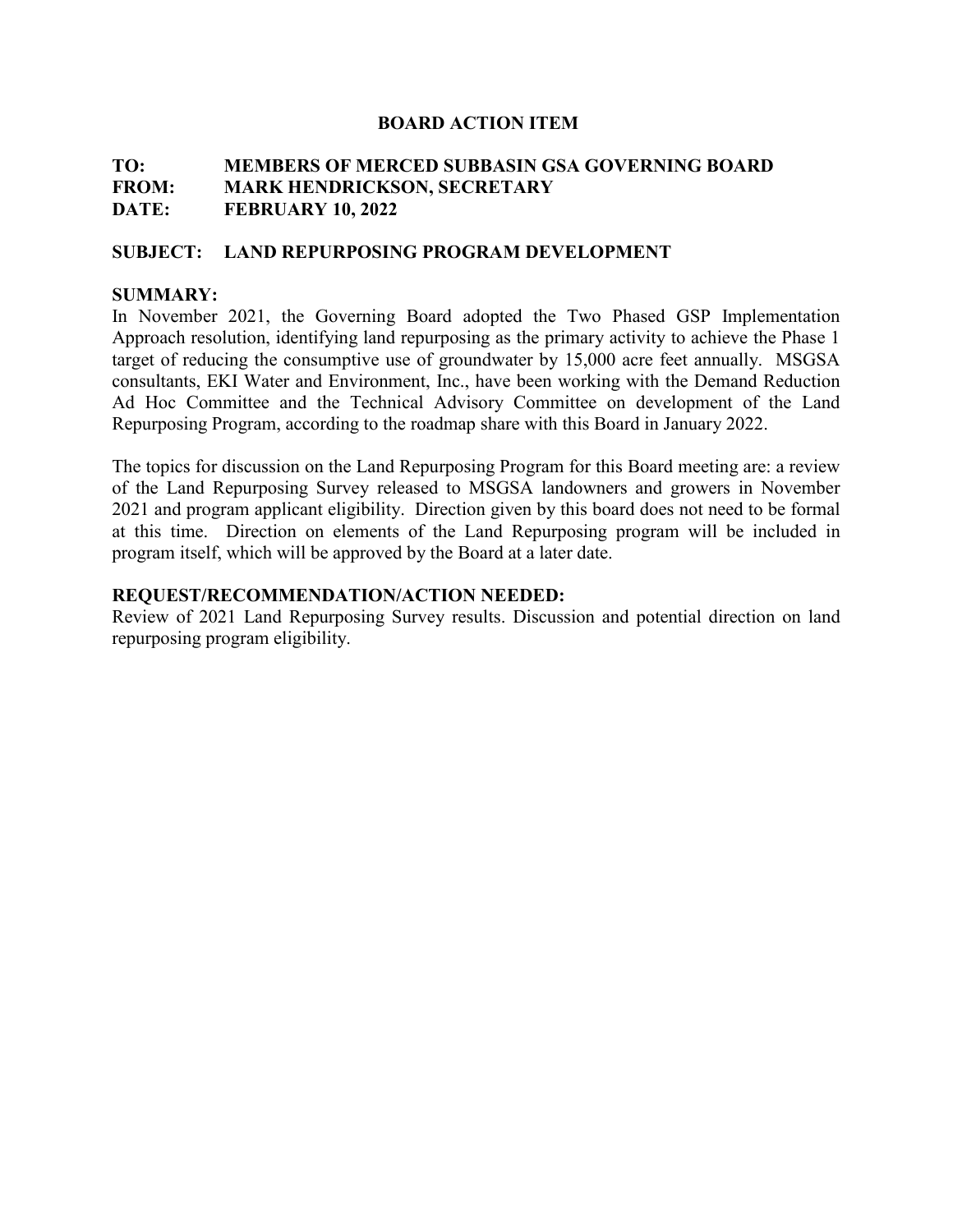## **TO: MEMBERS OF MERCED SUBBASIN GSA GOVERNING BOARD FROM: MARK HENDRICKSON, SECRETARY DATE: FEBRUARY 10, 2022**

#### **SUBJECT: PROPOSITION 218 PROCEEDING TIMELINE AND FEE STUDY**

#### **SUMMARY:**

In November 2021, the Governing Board adopted the Two Phased GSP Implementation Approach resolution, identifying a Proposition 218 proceeding to take place in 2022 in order to fund Phase 1 of GSP implementation. The funding mechanism for Phase 1 is anticipated to be a Proposition 218 fee. In January 2022, the Chair appointed an ad hoc committee to make recommendations to the Governing Board on elements of the Proposition 218, including what is funded by the fee, rate structure, and which parcels participate in the fee. The Proposition 218 Ad Hoc Committee members are: Board Member Mike Gallo, Board Member Eric Swenson, Chair Lloyd Pareira, Technical Advisory Committee member Brad Samuelson and Technical Advisory Committee member Lou Myers.

This item presents the timeline for decision making for the Governing Board and the Ad Hoc Committee, in order to hold a public hearing and election in July 2022.

Additionally, this item requests consideration of an exception to competitive bidding and approval of entering into a contract with Zanjero, Inc. (formerly Tully and Young, Inc.) for the development and completion of a Fee Study and public workshops associated with the Proposition 218. Through this contract Greg Young with Zanjero will provide support to assist in developing and determining property-related fee methodologies and amounts, in addition to preparing a report to document compliance with the Proposition 218 requirements. EKI Water and Environment, Inc. will be available to provide additional support to the Proposition 218 proceeding and Fee Study under the technical services contract.

With the July target date for holding the Proposition 218 election and public hearing, staff is recommending an exception to competitive bidding for this contract. Greg Young, as a consultant for the County of Merced, has been providing the Merced Subbasin GSA with strategic support throughout the development of the Two Phased GSP Implementation Approach. Additionally, Mr. Young has been instrumental in putting together the timeline and coordination between the Proposition 218 proceeding and the Land Repurposing Program development. Starting a competitive bid process for this work and bringing a new consultant up to speed on this process would unnecessarily delay the start of the Fee Study and the Proposition 218 proceeding.

#### **REQUEST/RECOMMENDATION/ACTION NEEDED:**

Discussion of Proposition 218 Proceeding timeline for 2022 and action to approve an exception to competitive bidding and authorize the Chair to sign a contract with Zanjero, Inc. for development of the Proposition 218 Fee Study.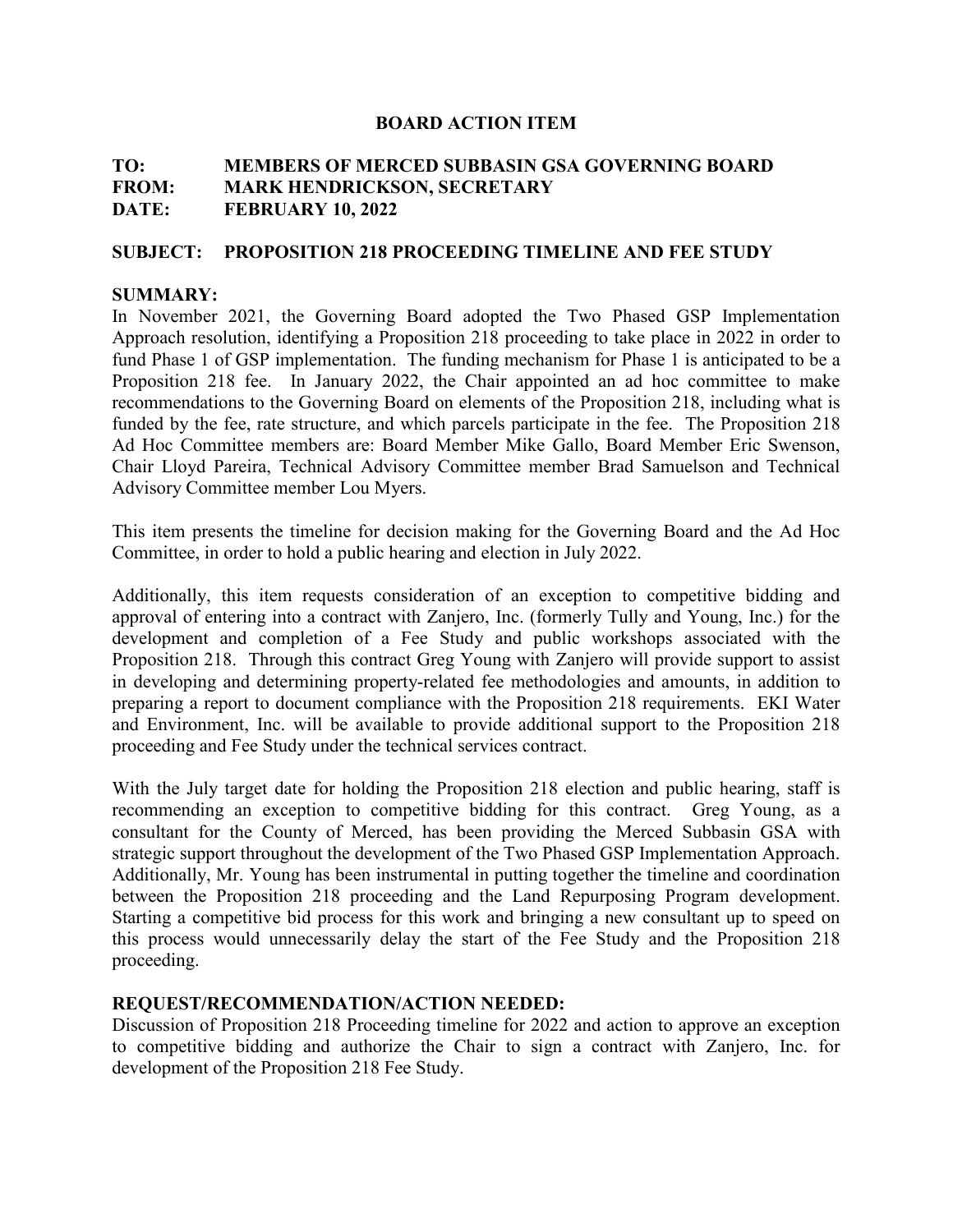## **Merced Subbasin Groundwater Sustainability Agency Exception to Competitive Bidding Process**

**Estimated Cost:** \$35,000

**Proposed Vendor:** Zanjero, Inc. (formerly Tully and Young, Inc.)

**Justification:** The requested service is one in which Zanjero, Inc. staff have specialized training and extensive expertise.

This contract is for the purpose of developing a Proposition 218 Fee Study Report and supporting outreach workshops on the Proposition 218 proceeding and Fee Study. The recommended consultant Zanjero, Inc., formerly Tully and Young, Inc., has been working to support the Merced Subbasin GSA, through a contract with Merced County, since 2019. Greg Young has expertise in providing policy and strategic direction regarding water resources policy and technical expertise.

Mr. Young has extensive expertise and a history of working directly with the Merced Subbasin GSA on these tasks. He supported the GSA during the process to adopt the SGMA Compliance Landowner Fee in 2019 through a similar Proposition 218 proceeding. Additionally, Mr. Young has been instrumental in implementing the Two Phased Groundwater Sustainability Plan Implementation Approach and in the discussions of the Land Repurposing Program, which is Phase 1 of the Two Phased GSP Implementation Approach. This 2022 Proposition 218 proceeding is for the purpose of funding Phase 1 of the Two Phased GSP Implementation Approach. Mr. Young has already been working with GSA staff on the timeline for the Proposition 218 proceeding and is planning on assisting the Proposition 218 Ad Hoc Committee through their discussions and recommendations on key elements of the process.

Bringing in another consultant through a competitive bidding process at this time would unnecessarily delay the start of the Fee Study and the Proposition 218 proceeding. A new consultant would not have the institutional knowledge of the GSA nor a history of working with staff and other consultants on these particular topics. The additional time necessary to bring a new consultant up to speed on the programs this fee would fund and the fee structure itself would also cost the GSA time it cannot afford, as the timeline for adopting a Proposition 218 fee is short.

Legal Counsel Jeanne Zolezzi was consulted regarding the expertise requirements for the consulting firm developing the Fee Study Report and had no concerns with Zanjero, Inc. providing those services.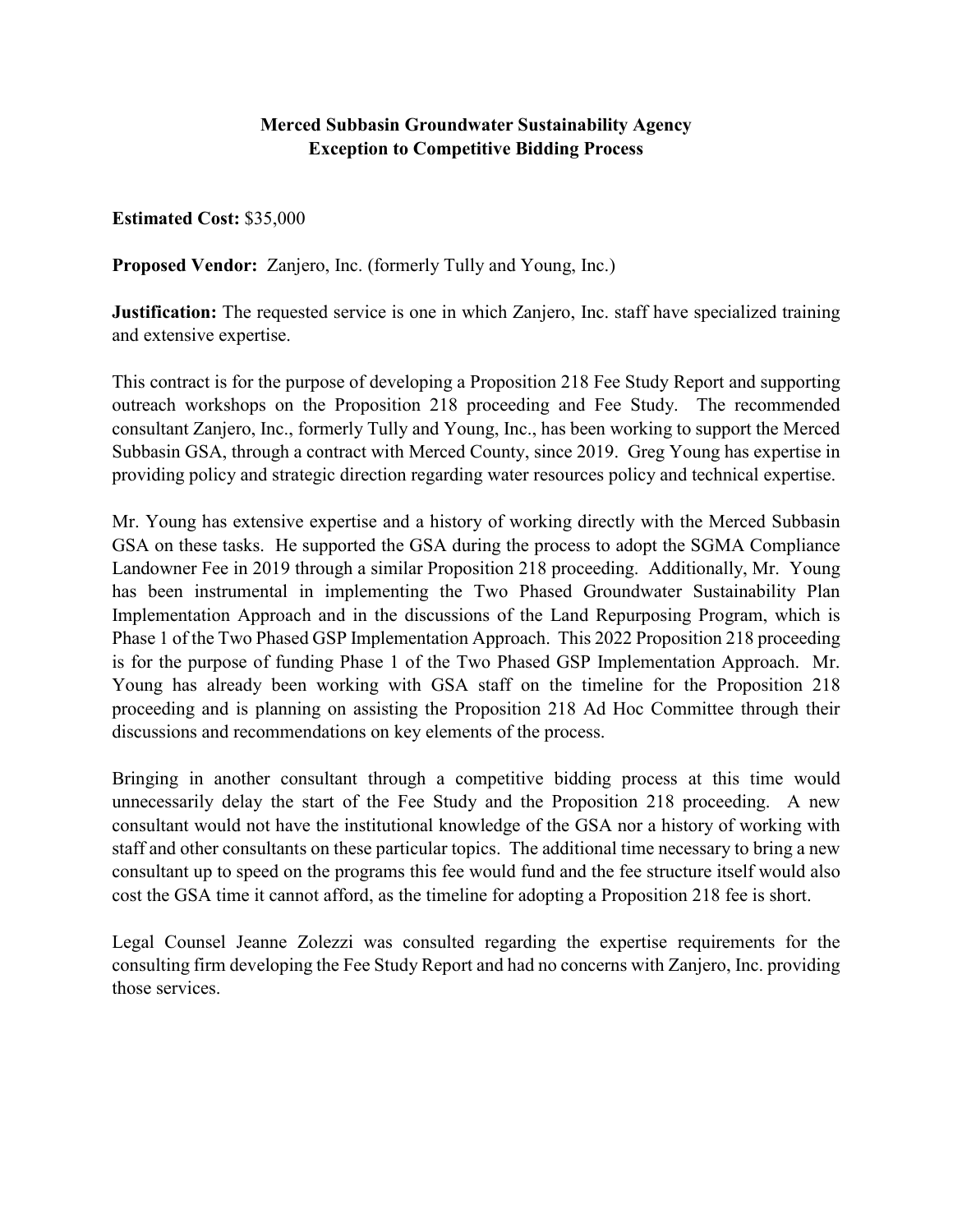**Scope of Work**

# **Proposition 218 Fee Study**

**Prepared for:**



**February 2022**

**Prepared by:**

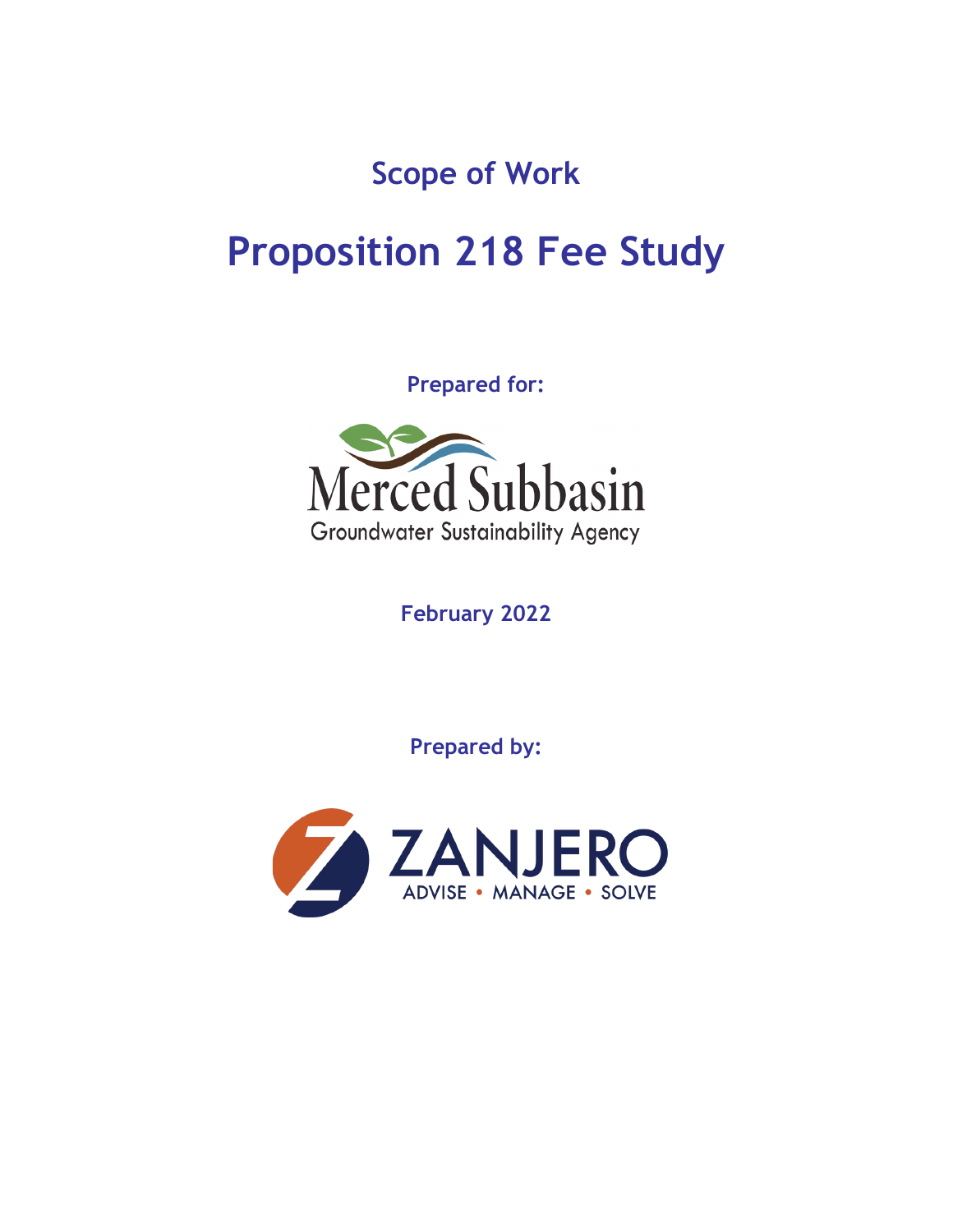## **Project Purpose**

The purpose of this scope is to prepare a Proposition 218 Fee Study (Fee Study) to support Merced Subbasin Groundwater Sustainability Agency's (MSGSA) procedures for establishing a fee to support projects and management actions a part of efforts to achieve sustainability goals defined in the Merced Subbasin Groundwater Sustainability Plan (GSP).

## **Scope of Work**

Zanjero will accomplish the following tasks under this Scope of Work:

## **Task 1 – Coordinate with MSGSA**

The purpose of this task is work closely with the MSGSA Board, staff, legal counsel, the Technical Advisory Committee, and appointed ad-hoc committee(s) to assure the Fee Study appropriately incorporates and describes all anticipated funding needs and articulates the Board's desired fee allocation approach. This will include necessary coordination and communications to define projects and programs to be funded, necessary capital needs for each project and program, and how to allocate the fee among landowners within the MSGSA. Zanjero will attend and present at Board meetings at staff direction, and will participate as necessary to assure information from these communications is appropriately reflected in the Fee Study.

## **Task 2 – Prepare Fee Study**

The purpose of this task is to prepare the Fee Study for adoption by the MSGSA Board. Activities will include drafting necessary chapters to comply with Proposition 218 requirements for establishing a fee. Chapters will be shared with MSGSA staff and legal counsel for initial review, with an administrative draft provided for MSGSA Board review and comment.

A final Fee Study will be prepared based upon comments received during preparation of the administrative draft Fee Study. The final Fee Study will be considered for Board adoption as required to support the Proposition 218 process. Prior to adoption, information included in the Fee Study, such as the proposed rate structure and fee distribution, will be shared during Board presentations and public workshops.

## **Task 3 – Public Outreach**

Zanjero will assist the MSGSA Board and staff with public outreach associated with the Proposition 218 Fee, including presentations at Board meetings, and presentations at a public workshop anticipated to be held after the Fee Study is final but prior to adoption by the Board (anticipated to occur in April 2022). Outreach activities will include preparing and making presentations and assisting staff and Board with answering stakeholder questions.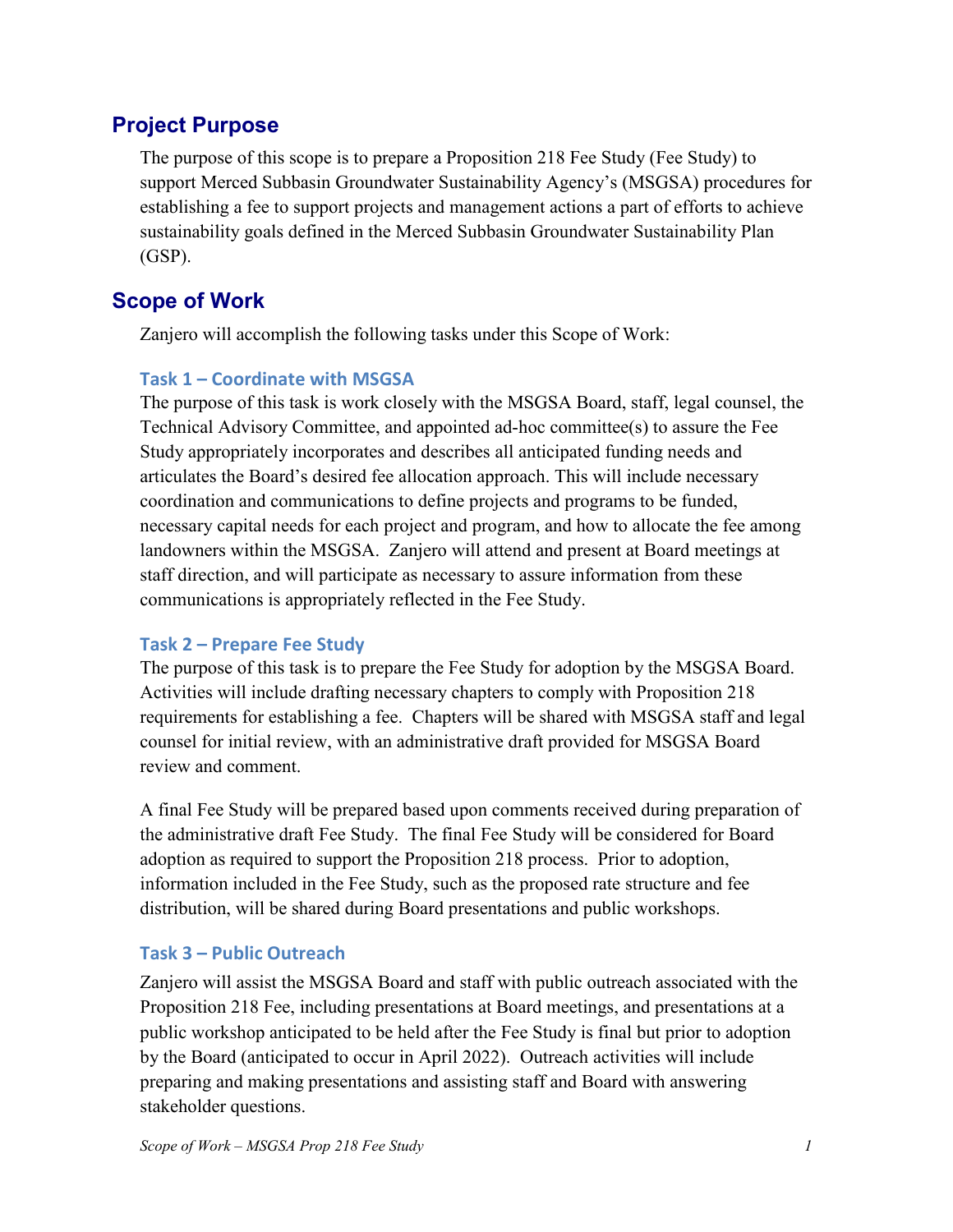## **Task 4 – Project Management**

Zanjero will provide project management, client communications, and other administrative functions as necessary to efficiently complete Tasks 1-3. For quality control purposes, a senior-level staff member will review the draft Fee Study prior to release.

## **Compensation**

The tasks described above will be completed based on time and materials basis using the rates shown below. Based on adequately available data, timely input, and review from the MSGSA, the budget to complete the Fee Study should not exceed \$35,000.

| Hourly Staff Rates (Zanjero, Inc.) |       |
|------------------------------------|-------|
| Principal                          | \$255 |
| Senior Resource Planner            | \$185 |
| <b>Resource Planner</b>            | \$165 |
| <b>Administrative Assistant</b>    | \$85  |

## **Schedule**

Zanjero anticipates that the administrative draft of the Fee Study will be delivered as an electronic version to the MSGSA by the end of March. Completion of the administrative draft on this schedule is based on Zanjero's understanding that necessary program costs for the Land Repurposing Program, a key driver for the new fee, and other programs, will be provided in a timely manner.

Zanjero anticipates completing the final Fee Study within a week of receiving MSGSA Board comments on the administrative Draft. Following the public workshop, Zanjero anticipates limited efforts to prepare the Fee Study for adoption by the MSGSA Board in May 2022.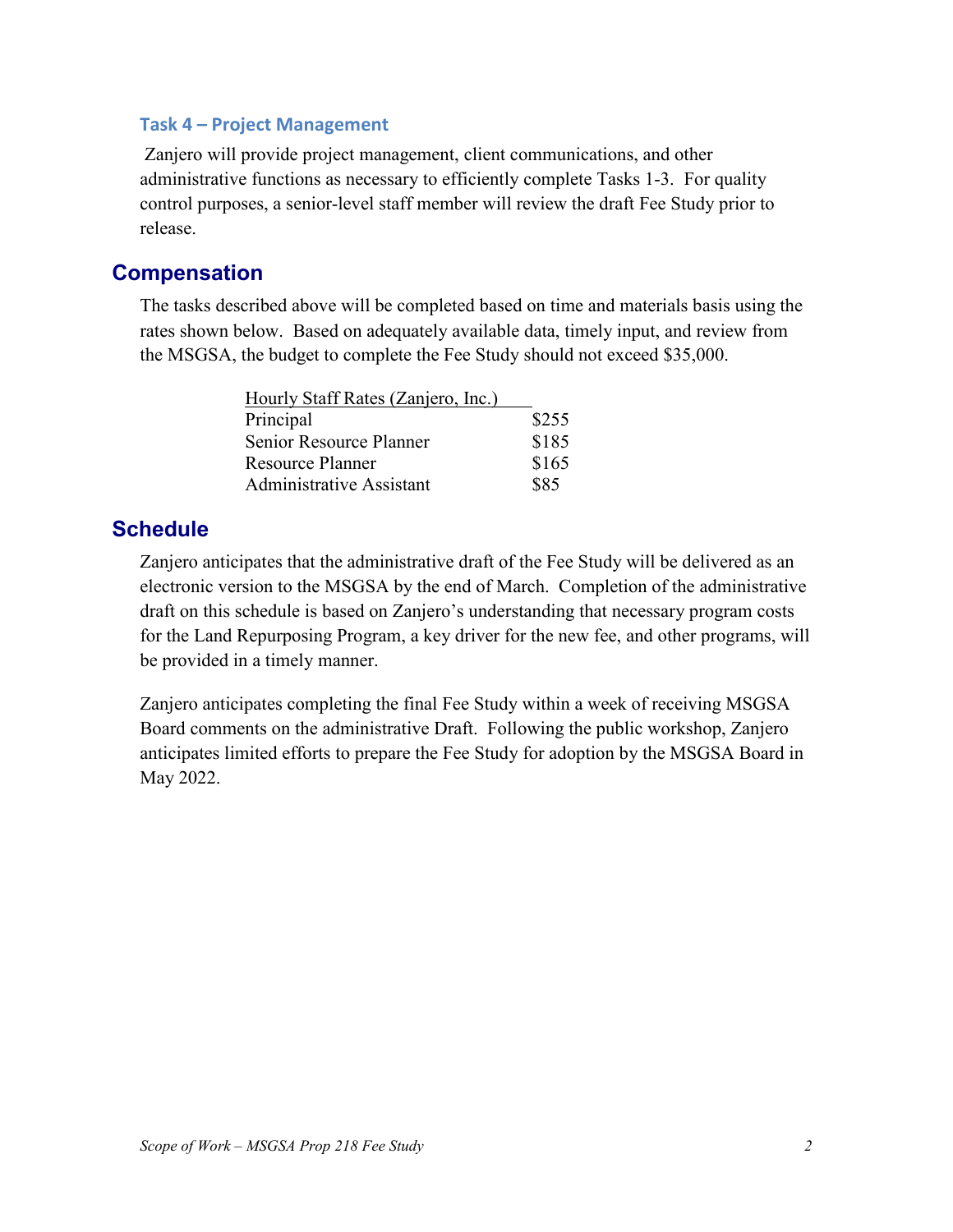## **TO: MEMBERS OF MERCED SUBBASIN GSA GOVERNING BOARD FROM: MARK HENDRICKSON, SECRETARY DATE: FEBRUARY 10, 2022**

## **SUBJECT: WELL CONSISTENCY DETERMINATION POLICY**

## **SUMMARY:**

The County of Merced Board of Supervisors is considering adoption of amendments to the Groundwater Mining and Export Ordinance on February 8, 2022. Adoption of these changes to the Groundwater Ordinance would require Groundwater Sustainability Agencies in the County to evaluate well permit applications within their jurisdiction and make determinations on whether the proposed well and its usage are consistent with the adopted Groundwater Sustainability Plan.

In order to be prepared to respond to constituents within the Merced Subbasin GSA who approach the GSA requesting well consistency determinations for their well permit applications, the Well Consistency Ad Hoc Committee has been developing a draft policy. The draft policy proposed for discussion today addresses consistency criteria for applications regarding domestic wells, agricultural replacement wells, agricultural back up wells, non-agricultural replacement wells, and public water agency wells. In order to apply this policy fairly across the GSA, the policy outlines rules and enforcement.

## **REQUEST/RECOMMENDATION/ACTION NEEDED:**

Discussion and possible action on a draft well consistency determination policy.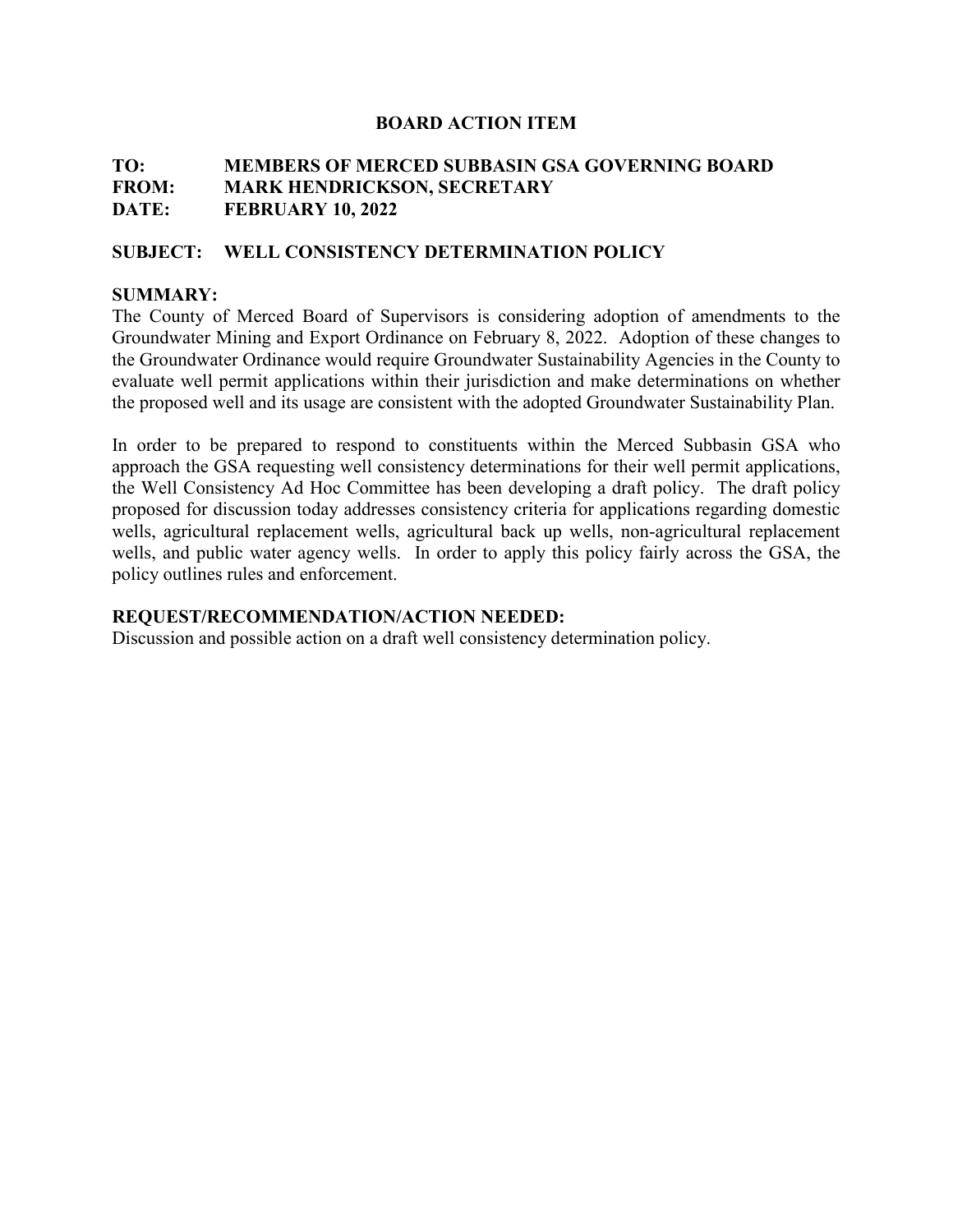## **TO: MEMBERS OF MERCED SUBBASIN GSA GOVERNING BOARD FROM: MARK HENDRICKSON, SECRETARY DATE: FEBRUARY 10, 2022**

## **SUBJECT: SURFACE WATER SALES WITHIN THE MERCED BASIN RESOLUTION**

#### **SUMMARY:**

Per the Bylaws, this item is up for consideration before the Governing Board at the request of multiple Governing Board Members. The Merced Subbasin has been designated by the California Department of Water Resources as in critical condition of overdraft. Additionally, the Merced Subbasin GSP confirms that the consumptive use of groundwater in the Merced basin exceeds the sustainable yield. Surface water is an important tool to bringing the basin into sustainability.

This is a resolution to encourage the surface water rights holders in the Merced Basin to pursue surplus water sales within the Merced Basin rather than exporting surplus surface water outside the basin. Additionally, the Merced Subbasin GSA and its member agencies are willing to acquire any surface water supplies available for sale in the Merced Subbasin and request that all surface water right holders negotiate first with the Merced Subbasin GSA when surplus surface water supplies are deemed available.

#### **REQUEST/RECOMMENDATION/ACTION NEEDED:**

Discussion and possible action on a draft resolution encouraging the sale of surface water within the Merced Subbasin.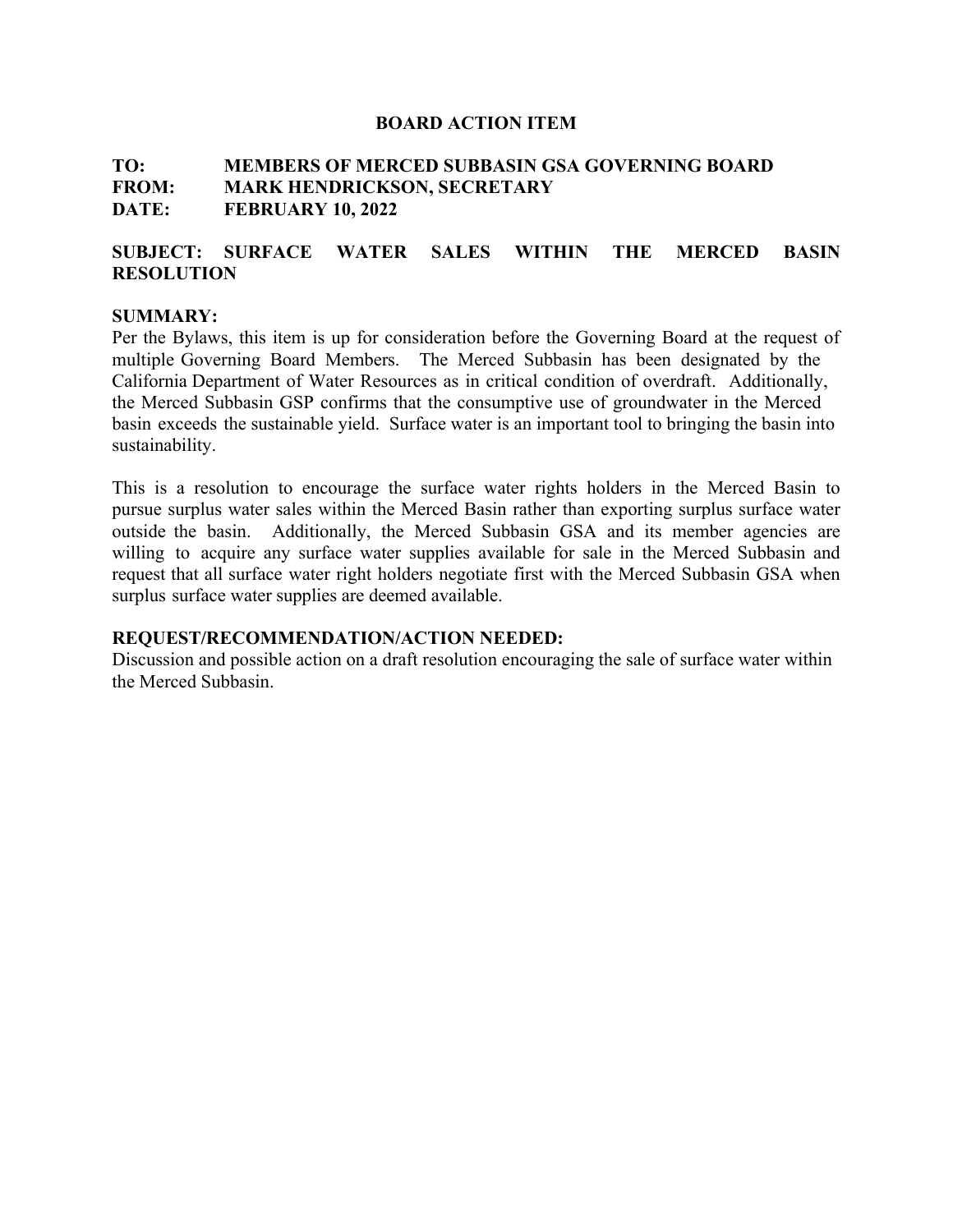## **RESOLUTION OF THE MERCED SUBBASIN GROUNDWATER SUSTAINABILITY AGENCY ON ENCOURAGING SURFACE WATER SALES WITHIN THE MERCED BASIN**

**WHEREAS**, the Sustainable Groundwater Management Act (**SGMA**) was signed into law on September 16, 2014 and adopted as California Water Code, section 10720, *et seq.*; and

**WHEREAS**, the purpose of SGMA is to provide sustainable management of groundwater basins and enhance local management of the groundwater through empowering local management agencies with authority necessary to sustainably manage groundwater; and

**WHEREAS**, the Merced Subbasin Groundwater Sustainability Agency (**Merced GSA**) was formed on March 15, 2017 as a joint powers authority pursuant to Government Code section 6500, *et seq,*, by agencies that qualify to be groundwater sustainability agencies; and

**WHEREAS**, three GSAs in the Merced Groundwater Subbasin (Basin Number 5-22.04) have coordinated on the development of a single Groundwater Sustainability Plan (**GSP**) pursuant to Water Code section 10727(a) and submitted that GSP to the California Department of Water Resources (**DWR**) on January 28, 2020; and

**WHEREAS**, DWR has designated the Merced Subbasin as in critical condition of overdraft and the consumptive use of groundwater in the basin exceeds the available sustainable yield (Merced Subbasin GSP section 2.3.5); and

**WHEREAS**, maintaining and expanding the availability of surface water in the Merced Subbasin is a critical part of the solution to reducing groundwater consumption and overdraft; and

**WHEREAS**, the Merced GSA has identified the conjunctive management of surface water and groundwater resources, and expanding the availability of surface water in the Merced Subbasin, as important methods available to achieving the necessary reduction of groundwater consumption within the GSA to achieve sustainability goals; and

**WHEREAS**, the Merced GSA and certain member agencies have already demonstrated their commitment toward additional surface water use through the partnership and cost share in an "Application to Appropriate Water from the Merced River and 11 other Streams in Eastern Merced County", submitted to the California State Water Resources Control Board on May 28, 2020.

**NOW, THEREFORE, BE IT RESOLVED** that the Governing Board of the Merced GSA strongly encourages all surface water right holders within the Merced Subbasin to pursue surplus surface water sales within the Merced Basin rather than exporting surplus surface water outside the basin,